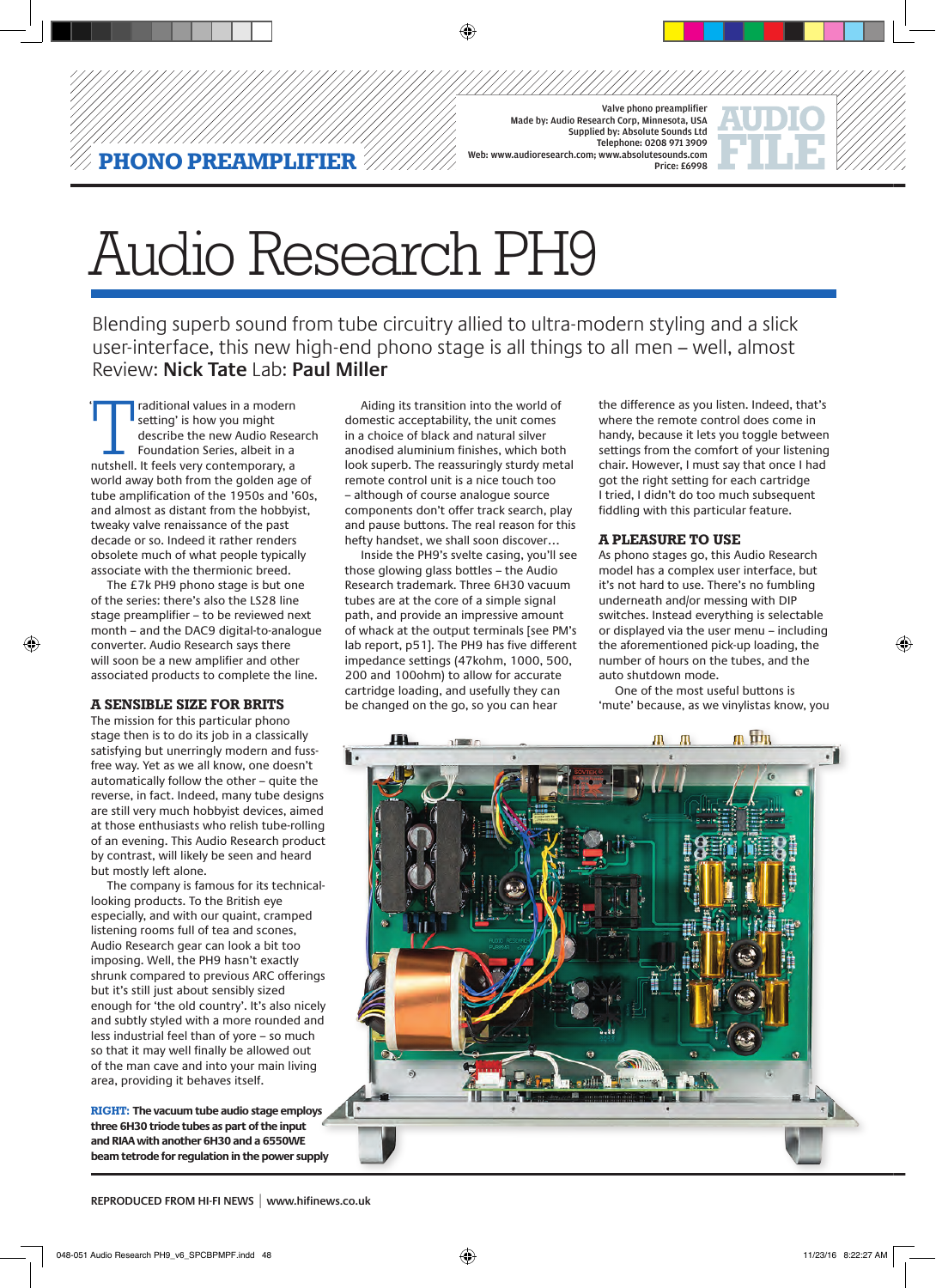

invariably end up brushing dirt off your stylus periodically and this means you don't have to twiddle the preamp volume knob every time, to avoid thumps and bangs. Overall the PH9 was a pleasure to use, even down to the sizeable central fluorescent display (which was a joy to behold for ageing eyes like mine), and the large rack handles which made moving it a breeze – so they're not just for show…

Unlike its flagship Reference Phono 3 big brother, the PH9 offers a single, fixed

gain of 55dB (x560). I tried various MM and MC cartridges, and found it to work well in practice with most – from medium-output moving-magnets like the Audio-Technica AT-120EB (4.0mV), to

◈

higher-than-average output (but not high output) moving-coils like the Lyra Dorian (0.6mV). However, the 0.2mV output of my vintage Northwest Analogue-rebuilt Supex SD900 MC was just a tad too feeble to get really high volume levels out of my system.

If you're going to have fixed gain input for MM and MC cartridges, then Audio

# **HOW MUCH GAIN?**

Research has drawn the line in the sand pretty much in the right place, and most owners should find it workable [see PM's boxout, below].

# **expansive supple sounds** Those who have owned Audio Research

products in the past won't be entirely surprised by how the PH9 auditions, for there's a strong family resemblance. In essence it delivers a powerful and expansive sound, with a solid but supple

bass, and crisp but shimmering treble. Across the midband it demonstrates both scale and detail, placing instruments in space with consummate accuracy and ease. And like the best tube 'I was struck by how easy it was to listen into the inner recesses of the mix'

designs, it's devoid of the metallic sheen that some solid-state phono stages still possess – there's certainly no sense that the upper mid in particular has been chromium-plated! Rather, this big silver box has a very subtle sepia tint that is most pleasing to the ear. Don't get me wrong, for I don't want to suggest it's cloyingly

**One of the great benefits of a tube-based phono preamp is its potential to accommodate relatively huge voltage swings – up to 51V at the output of the PH9 in this instance. With a fixed gain of some 55dB, and wide 85dB S/N ratio, the PH9 is therefore perfectly placed to work with a wide gamut of pick-ups: sub-mV MCs will not drown in noise while high output MMs, including Ortofon's 2M Red, Blue and Black with their 5-6mV (re. 5cm/sec) specification, will not clip any stage of the preamp. But compatibility problems may still be manifest downstream as few integrated amp/preamp line inputs will tolerate an input of 20, 30 or more volts. And even if they do, you'll not get a lot of use out of the volume control! In practice, and with a maximum +18dB groove excursion from a very 'hot' LP pressing, a high output MM might deliver up to 50mV, which is about 30V from the PH9... So while the PH9 is as versatile and bullet-proof a fixed-gain phono stage as you'll ever find, audiophiles might experiment with an attenuator or even a passive pre on its output.** PM

**ABOVE: The superbly finished PH9 presents a slick user interface with switchable load, autooff settings and valve hour display via the menu and central display, plus handy mono and mute**

rich or gloopy. Rather, the PH9 treads a well-judged path between satisfyingly sweet and sickeningly syrupy!

A fine example of its talents can be heard when spinning the classic Jolly and Swain produced 'Just An Illusion' by Imagination on their 1982 album *In The Heat Of The Night* [R&B Records RB LP1002]. This chart peaking dance track has a wonderfully thick – and much imitated – analogue synthesiser bass line which drives the whole song along. Added to this is some delicious electric piano and Fender Rhodes keyboard work that's set in front of a tight snare drum sound, with some added drum machine handclaps for good measure!

I've heard a few phono stages suck all the tonal vibrancy out of this track, but the PH9 retained this in all its glory – this, it told me, was a classic analogue disco song rather than a digitally sampled dance tune. That bass was a delight, full and fat but fast and fluid. Moving up to the midband, and my attention was drawn to the cathedrallike soundstage, inside which singer Lee John's saccharine vocals echoed around. Forget the dance floor, this became a hugely enjoyable listening experience from the comfort of my sofa…

Sweetness can be a blessing for some types of music, and a downside for others, but this didn't prove the case for the PH9. Cueing up my well-played pressing of My Bloody Valentine's *Loveless* [Creation CRELP 060], and 'When You Sleep', was a joy. This track can be downright torture with a less than subtle system, laced as it is with distortion and compression. Yet underneath there's a melody that wouldn't disgrace The Byrds at their best, and a touching sentimentality that's easily lost.

**www.hifinews.co.uk | REPRODUCED FROM HI-FI NEWS**

◈